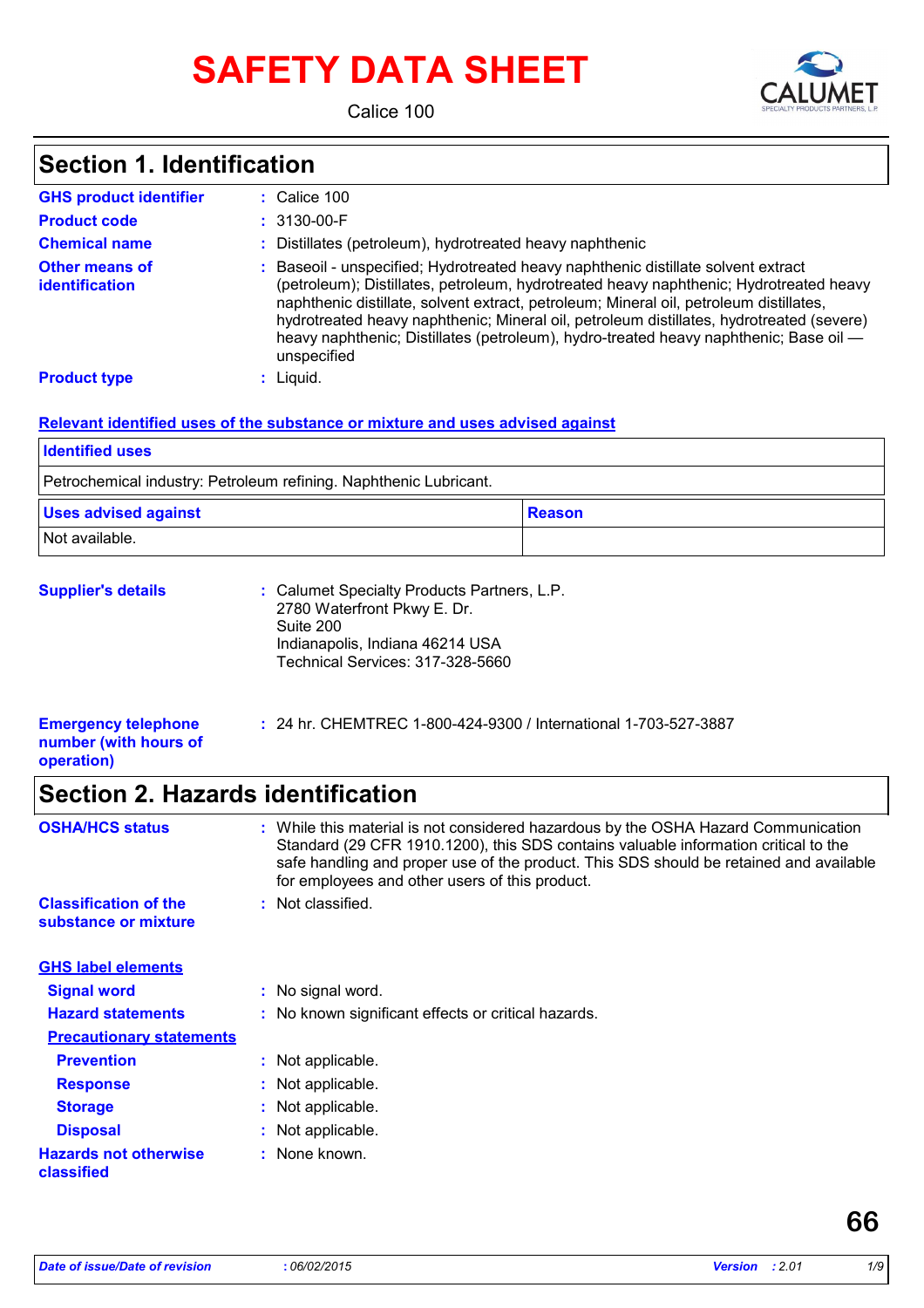### **Section 3. Composition/information on ingredients**

| <b>Substance/mixture</b>                | Substance                                                                                                                                                                                                                                                                                                                                                                                                                                                               |
|-----------------------------------------|-------------------------------------------------------------------------------------------------------------------------------------------------------------------------------------------------------------------------------------------------------------------------------------------------------------------------------------------------------------------------------------------------------------------------------------------------------------------------|
| <b>Chemical name</b>                    | Distillates (petroleum), hydrotreated heavy naphthenic                                                                                                                                                                                                                                                                                                                                                                                                                  |
| <b>Other means of</b><br>identification | Baseoil - unspecified; Hydrotreated heavy naphthenic distillate solvent extract<br>(petroleum); Distillates, petroleum, hydrotreated heavy naphthenic; Hydrotreated heavy<br>naphthenic distillate, solvent extract, petroleum; Mineral oil, petroleum distillates,<br>hydrotreated heavy naphthenic; Mineral oil, petroleum distillates, hydrotreated (severe)<br>heavy naphthenic; Distillates (petroleum), hydro-treated heavy naphthenic; Base oil —<br>unspecified |

#### **CAS number/other identifiers**

| <b>CAS number</b>                                      | 64742-52-5 |               |                   |
|--------------------------------------------------------|------------|---------------|-------------------|
| <b>Ingredient name</b>                                 |            | $\frac{9}{6}$ | <b>CAS number</b> |
| Distillates (petroleum), hydrotreated heavy naphthenic |            | 100           | 64742-52-5        |

Any concentration shown as a range is to protect confidentiality or is due to batch variation.

**There are no additional ingredients present which, within the current knowledge of the supplier and in the concentrations applicable, are classified as hazardous to health or the environment and hence require reporting in this section.**

**Occupational exposure limits, if available, are listed in Section 8.**

### **Section 4. First aid measures**

#### **Description of necessary first aid measures**

| <b>Eye contact</b>  | : Immediately flush eyes with plenty of water, occasionally lifting the upper and lower<br>eyelids. Check for and remove any contact lenses. Get medical attention if irritation<br>occurs.                                                                                                                                                            |
|---------------------|--------------------------------------------------------------------------------------------------------------------------------------------------------------------------------------------------------------------------------------------------------------------------------------------------------------------------------------------------------|
| <b>Inhalation</b>   | : Remove victim to fresh air and keep at rest in a position comfortable for breathing. Get<br>medical attention if symptoms occur.                                                                                                                                                                                                                     |
| <b>Skin contact</b> | : Flush contaminated skin with plenty of water. Remove contaminated clothing and<br>shoes. Get medical attention if symptoms occur.                                                                                                                                                                                                                    |
| <b>Ingestion</b>    | : Wash out mouth with water. Remove victim to fresh air and keep at rest in a position<br>comfortable for breathing. If material has been swallowed and the exposed person is<br>conscious, give small quantities of water to drink. Do not induce vomiting unless<br>directed to do so by medical personnel. Get medical attention if symptoms occur. |

| <b>Most important symptoms/effects, acute and delayed</b> |                                                                                                                                |
|-----------------------------------------------------------|--------------------------------------------------------------------------------------------------------------------------------|
| <b>Potential acute health effects</b>                     |                                                                                                                                |
| <b>Eye contact</b>                                        | : No known significant effects or critical hazards.                                                                            |
| <b>Inhalation</b>                                         | : No known significant effects or critical hazards.                                                                            |
| <b>Skin contact</b>                                       | : No known significant effects or critical hazards.                                                                            |
| <b>Ingestion</b>                                          | : No known significant effects or critical hazards.                                                                            |
| <b>Over-exposure signs/symptoms</b>                       |                                                                                                                                |
| <b>Eye contact</b>                                        | : No specific data.                                                                                                            |
| <b>Inhalation</b>                                         | : No specific data.                                                                                                            |
| <b>Skin contact</b>                                       | : No specific data.                                                                                                            |
| <b>Ingestion</b>                                          | : No specific data.                                                                                                            |
|                                                           | Indication of immediate medical attention and special treatment needed, if necessary                                           |
| Notes to physician                                        | : Treat symptomatically. Contact poison treatment specialist immediately if large<br>quantities have been ingested or inhaled. |
| <b>Specific treatments</b>                                | : No specific treatment.                                                                                                       |
| <b>Protection of first-aiders</b>                         | : No action shall be taken involving any personal risk or without suitable training.                                           |
|                                                           |                                                                                                                                |

#### **See toxicological information (Section 11)**

| Date of issue/Date of revision | 06/02/2015 | <b>Version</b> : 2.01 | 2/9 |
|--------------------------------|------------|-----------------------|-----|
|                                |            |                       |     |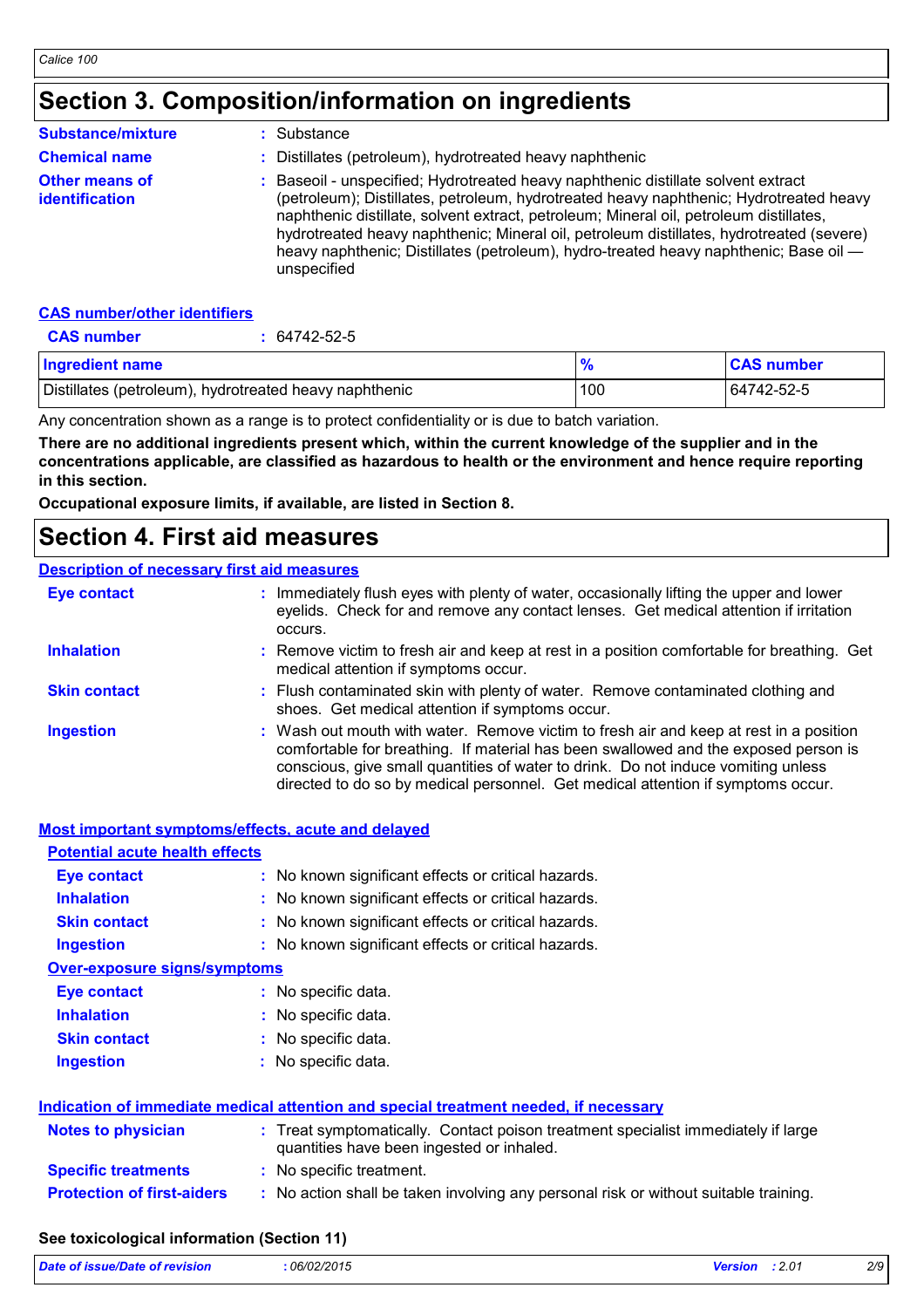## **Section 5. Fire-fighting measures**

| <b>Extinguishing media</b>                               |                                                                                                                                                                                                     |
|----------------------------------------------------------|-----------------------------------------------------------------------------------------------------------------------------------------------------------------------------------------------------|
| <b>Suitable extinguishing</b><br>media                   | : Use an extinguishing agent suitable for the surrounding fire.                                                                                                                                     |
| <b>Unsuitable extinguishing</b><br>media                 | : Do not use water jet.                                                                                                                                                                             |
| <b>Specific hazards arising</b><br>from the chemical     | : In a fire or if heated, a pressure increase will occur and the container may burst.                                                                                                               |
| <b>Hazardous thermal</b><br>decomposition products       | Decomposition products may include the following materials:<br>carbon dioxide<br>carbon monoxide                                                                                                    |
| <b>Special protective actions</b><br>for fire-fighters   | : Promptly isolate the scene by removing all persons from the vicinity of the incident if<br>there is a fire. No action shall be taken involving any personal risk or without suitable<br>training. |
| <b>Special protective</b><br>equipment for fire-fighters | : Fire-fighters should wear appropriate protective equipment and self-contained breathing<br>apparatus (SCBA) with a full face-piece operated in positive pressure mode.                            |

### **Section 6. Accidental release measures**

|                                                              | <b>Personal precautions, protective equipment and emergency procedures</b>                                                                                                                                                                                                                                                                                                                                                                                                                                                                                                                 |  |
|--------------------------------------------------------------|--------------------------------------------------------------------------------------------------------------------------------------------------------------------------------------------------------------------------------------------------------------------------------------------------------------------------------------------------------------------------------------------------------------------------------------------------------------------------------------------------------------------------------------------------------------------------------------------|--|
| For non-emergency<br>personnel                               | : No action shall be taken involving any personal risk or without suitable training.<br>Evacuate surrounding areas. Keep unnecessary and unprotected personnel from<br>entering. Do not touch or walk through spilled material. Put on appropriate personal<br>protective equipment.                                                                                                                                                                                                                                                                                                       |  |
| For emergency responders :                                   | If specialised clothing is required to deal with the spillage, take note of any information<br>in Section 8 on suitable and unsuitable materials. See also the information in "For non-<br>emergency personnel".                                                                                                                                                                                                                                                                                                                                                                           |  |
| <b>Environmental precautions</b>                             | : Avoid dispersal of spilled material and runoff and contact with soil, waterways, drains<br>and sewers. Inform the relevant authorities if the product has caused environmental<br>pollution (sewers, waterways, soil or air).                                                                                                                                                                                                                                                                                                                                                            |  |
| <b>Methods and materials for containment and cleaning up</b> |                                                                                                                                                                                                                                                                                                                                                                                                                                                                                                                                                                                            |  |
| <b>Small spill</b>                                           | : Stop leak if without risk. Move containers from spill area. Dilute with water and mop up<br>if water-soluble. Alternatively, or if water-insoluble, absorb with an inert dry material and<br>place in an appropriate waste disposal container. Dispose of via a licensed waste<br>disposal contractor.                                                                                                                                                                                                                                                                                   |  |
| <b>Large spill</b>                                           | : Stop leak if without risk. Move containers from spill area. Prevent entry into sewers,<br>water courses, basements or confined areas. Wash spillages into an effluent treatment<br>plant or proceed as follows. Contain and collect spillage with non-combustible,<br>absorbent material e.g. sand, earth, vermiculite or diatomaceous earth and place in<br>container for disposal according to local regulations (see Section 13). Dispose of via a<br>licensed waste disposal contractor. Note: see Section 1 for emergency contact<br>information and Section 13 for waste disposal. |  |

## **Section 7. Handling and storage**

#### **Precautions for safe handling**

| <b>Protective measures</b><br><b>Advice on general</b><br>occupational hygiene | : Put on appropriate personal protective equipment (see Section 8).<br>: Eating, drinking and smoking should be prohibited in areas where this material is<br>handled, stored and processed. Workers should wash hands and face before eating,<br>drinking and smoking. Remove contaminated clothing and protective equipment before<br>entering eating areas. See also Section 8 for additional information on hygiene<br>measures. |
|--------------------------------------------------------------------------------|--------------------------------------------------------------------------------------------------------------------------------------------------------------------------------------------------------------------------------------------------------------------------------------------------------------------------------------------------------------------------------------------------------------------------------------|
|--------------------------------------------------------------------------------|--------------------------------------------------------------------------------------------------------------------------------------------------------------------------------------------------------------------------------------------------------------------------------------------------------------------------------------------------------------------------------------------------------------------------------------|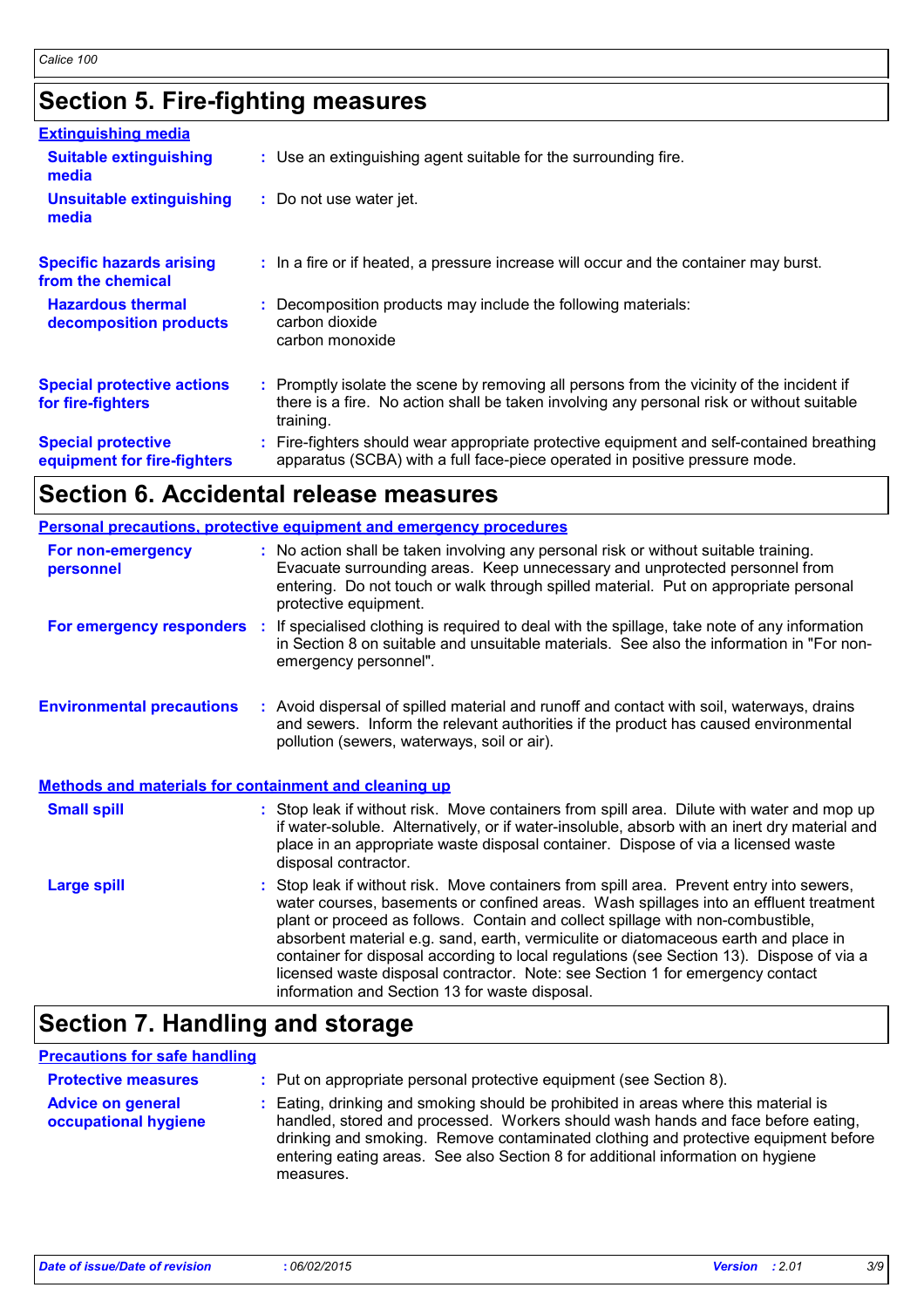### **Section 7. Handling and storage**

#### **Conditions for safe storage,** : Store in accordance with local regulations. Store in original container protected from **including any incompatibilities** direct sunlight in a dry, cool and well-ventilated area, away from incompatible materials (see Section 10) and food and drink. Keep container tightly closed and sealed until ready for use. Containers that have been opened must be carefully resealed and kept upright to prevent leakage. Do not store in unlabeled containers. Use appropriate containment to avoid environmental contamination.

### **Section 8. Exposure controls/personal protection**

#### **Control parameters**

#### **Occupational exposure limits**

| <b>Ingredient name</b>                                 | <b>Exposure limits</b>                                                                                                                                                                                                                                                                                                            |
|--------------------------------------------------------|-----------------------------------------------------------------------------------------------------------------------------------------------------------------------------------------------------------------------------------------------------------------------------------------------------------------------------------|
| Distillates (petroleum), hydrotreated heavy naphthenic | <b>ACGIH TLV (United States, 4/2014).</b><br>TWA: 5 mg/m <sup>3</sup> 8 hours. Form: Inhalable<br>fraction<br>NIOSH REL (United States, 10/2013).<br>TWA: 5 mg/m <sup>3</sup> 10 hours. Form: Mist<br>STEL: 10 mg/m <sup>3</sup> 15 minutes. Form: Mist<br>OSHA PEL (United States, 2/2013).<br>TWA: 5 mg/m <sup>3</sup> 8 hours. |

| <b>Appropriate engineering</b>                   | : Good general ventilation should be sufficient to control worker exposure to airborne                                                                                                                                                                                                                                          |
|--------------------------------------------------|---------------------------------------------------------------------------------------------------------------------------------------------------------------------------------------------------------------------------------------------------------------------------------------------------------------------------------|
| <b>controls</b>                                  | contaminants.                                                                                                                                                                                                                                                                                                                   |
| <b>Environmental exposure</b><br><b>controls</b> | : Emissions from ventilation or work process equipment should be checked to ensure<br>they comply with the requirements of environmental protection legislation. In some<br>cases, fume scrubbers, filters or engineering modifications to the process equipment<br>will be necessary to reduce emissions to acceptable levels. |

### **Individual protection measures**

| <b>Hygiene measures</b>       | : Wash hands, forearms and face thoroughly after handling chemical products, before<br>eating, smoking and using the lavatory and at the end of the working period.<br>Appropriate techniques should be used to remove potentially contaminated clothing.<br>Wash contaminated clothing before reusing. Ensure that eyewash stations and safety<br>showers are close to the workstation location. |
|-------------------------------|---------------------------------------------------------------------------------------------------------------------------------------------------------------------------------------------------------------------------------------------------------------------------------------------------------------------------------------------------------------------------------------------------|
| <b>Eye/face protection</b>    | : Safety eyewear complying with an approved standard should be used when a risk<br>assessment indicates this is necessary to avoid exposure to liquid splashes, mists,<br>gases or dusts. If contact is possible, the following protection should be worn, unless<br>the assessment indicates a higher degree of protection: safety glasses with side-<br>shields.                                |
| <b>Skin protection</b>        |                                                                                                                                                                                                                                                                                                                                                                                                   |
| <b>Hand protection</b>        | : Chemical-resistant, impervious gloves complying with an approved standard should be<br>worn at all times when handling chemical products if a risk assessment indicates this is<br>necessary.                                                                                                                                                                                                   |
| <b>Body protection</b>        | : Personal protective equipment for the body should be selected based on the task being<br>performed and the risks involved and should be approved by a specialist before<br>handling this product.                                                                                                                                                                                               |
| <b>Other skin protection</b>  | : Appropriate footwear and any additional skin protection measures should be selected<br>based on the task being performed and the risks involved and should be approved by a<br>specialist before handling this product.                                                                                                                                                                         |
| <b>Respiratory protection</b> | : Use a properly fitted, air-purifying or air-fed respirator complying with an approved<br>standard if a risk assessment indicates this is necessary. Respirator selection must be<br>based on known or anticipated exposure levels, the hazards of the product and the safe<br>working limits of the selected respirator.                                                                        |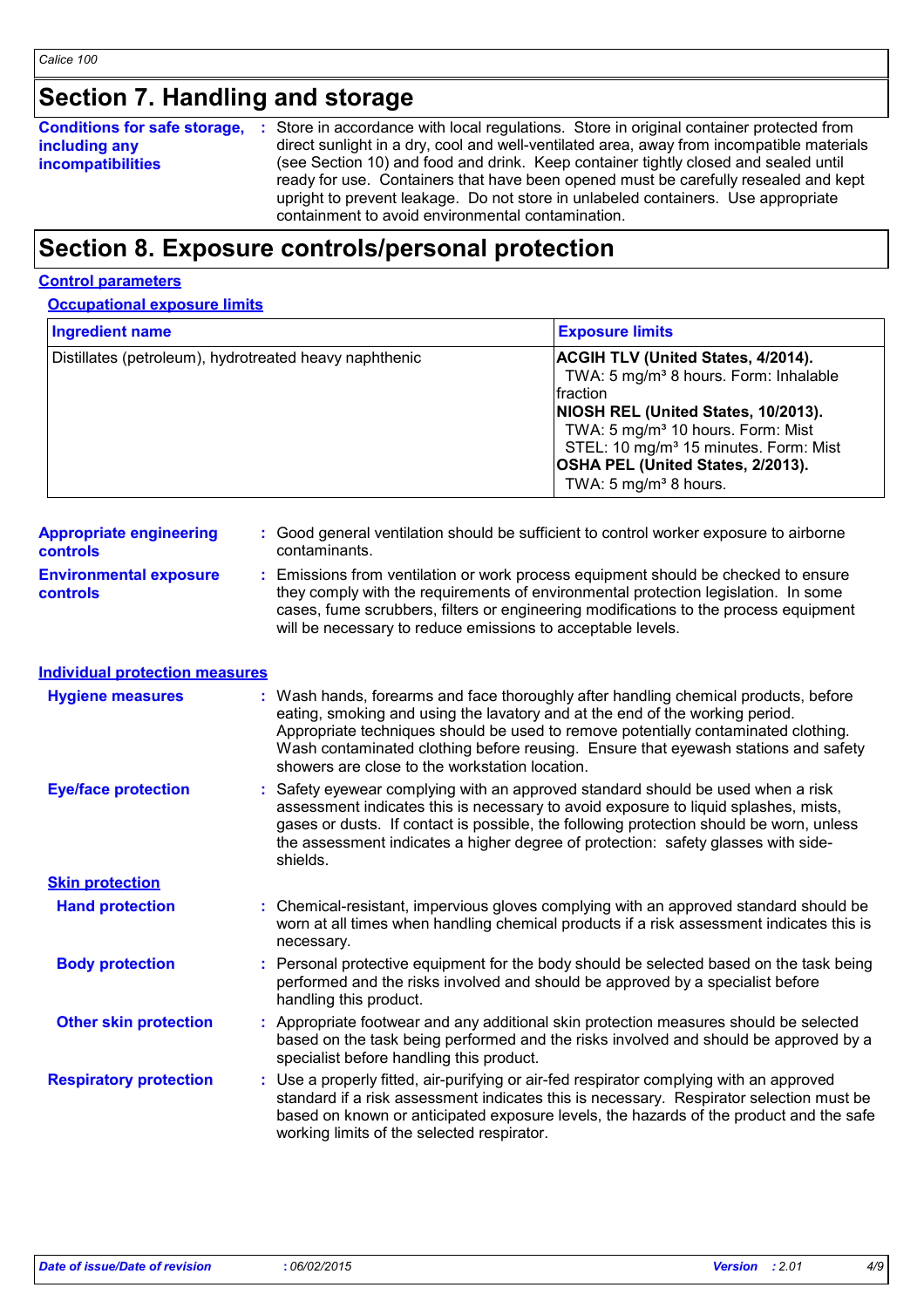### **Section 9. Physical and chemical properties**

| <b>Appearance</b>                                 |                                                                   |
|---------------------------------------------------|-------------------------------------------------------------------|
| <b>Physical state</b>                             | : Liquid. [Viscous liquid.]                                       |
| <b>Color</b>                                      | : Colorless to light yellow.                                      |
| Odor                                              | : Hydrocarbon.                                                    |
| <b>Odor threshold</b>                             | : Not available.                                                  |
| pH                                                | : Not available.                                                  |
| <b>Melting point</b>                              | : $0^{\circ}$ C (32 $^{\circ}$ F)                                 |
| <b>Boiling point</b>                              | : 207 to 750°C (404.6 to 1382°F)                                  |
| <b>Flash point</b>                                | : Open cup: 208°C (406.4°F) [Cleveland.]                          |
| <b>Evaporation rate</b>                           | $:$ Not available.                                                |
| <b>Flammability (solid, gas)</b>                  | : Not available.                                                  |
| Lower and upper explosive<br>(flammable) limits   | : Not available.                                                  |
| <b>Vapor pressure</b>                             | $:$ <0.011 kPa (<0.08 mm Hg) [room temperature]                   |
| <b>Vapor density</b>                              | : Not available.                                                  |
| <b>Relative density</b>                           | : 0.916                                                           |
| <b>Solubility</b>                                 | : Insoluble in the following materials: cold water and hot water. |
| <b>Partition coefficient: n-</b><br>octanol/water | : >6                                                              |
| <b>Auto-ignition temperature</b>                  | : Not available.                                                  |
| <b>Decomposition temperature</b>                  | : Not available.                                                  |
| <b>Viscosity</b>                                  | : Kinematic (40°C (104°F)): 0.9622 cm <sup>2</sup> /s (96.22 cSt) |

### **Section 10. Stability and reactivity**

| <b>Reactivity</b>                            | : No specific test data related to reactivity available for this product or its ingredients.              |
|----------------------------------------------|-----------------------------------------------------------------------------------------------------------|
| <b>Chemical stability</b>                    | : The product is stable.                                                                                  |
| <b>Possibility of hazardous</b><br>reactions | : Under normal conditions of storage and use, hazardous reactions will not occur.                         |
| <b>Conditions to avoid</b>                   | : No specific data.                                                                                       |
| <b>Incompatible materials</b>                | : No specific data.                                                                                       |
| <b>Hazardous decomposition</b><br>products   | : Under normal conditions of storage and use, hazardous decomposition products should<br>not be produced. |

### **Section 11. Toxicological information**

#### **Information on toxicological effects**

**Acute toxicity**

| <b>Product/ingredient name</b>                               | <b>Result</b>                   | <b>Species</b> | <b>Dose</b>                | <b>Exposure</b> |
|--------------------------------------------------------------|---------------------------------|----------------|----------------------------|-----------------|
| Distillates (petroleum),<br>hydrotreated heavy<br>naphthenic | LC50 Inhalation Dusts and mists | Rat            | $5.7$ mg/l                 | 14 hours        |
|                                                              | ∣LD50 Dermal<br>LD50 Oral       | Rabbit<br>Rat  | >2000 mg/kg<br>-5000 mg/kg |                 |

#### **Irritation/Corrosion**

Not available.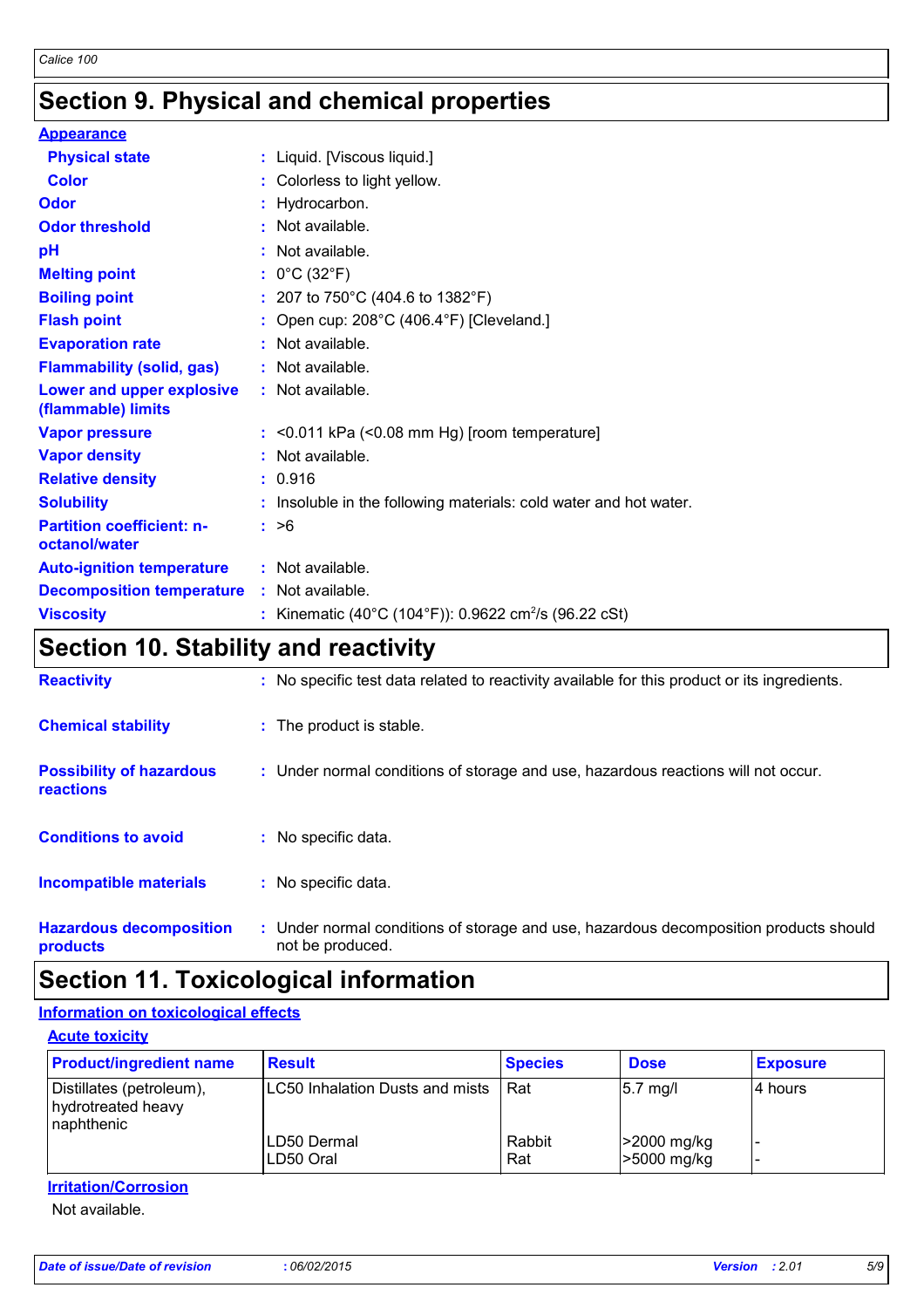### **Section 11. Toxicological information**

#### **Sensitization**

Not available.

#### **Mutagenicity**

Not available.

#### **Carcinogenicity**

Not available.

**Conclusion/Summary :** The classification as a carcinogen need not apply as it can be shown that the substance contains less than 3 % DMSO extract as measured by IP 346.

#### **Reproductive toxicity**

Not available.

**Teratogenicity**

Not available.

### **Specific target organ toxicity (single exposure)**

Not available.

#### **Specific target organ toxicity (repeated exposure)**

Not available.

#### **Aspiration hazard**

Not available.

#### **Information on the likely routes of exposure :** Not available.

### **Potential acute health effects**

| Eye contact         | : No known significant effects or critical hazards. |
|---------------------|-----------------------------------------------------|
| <b>Inhalation</b>   | : No known significant effects or critical hazards. |
| <b>Skin contact</b> | : No known significant effects or critical hazards. |
| <b>Ingestion</b>    | : No known significant effects or critical hazards. |

#### **Symptoms related to the physical, chemical and toxicological characteristics**

| <b>Eye contact</b>  | : No specific data. |  |
|---------------------|---------------------|--|
| <b>Inhalation</b>   | : No specific data. |  |
| <b>Skin contact</b> | : No specific data. |  |
| <b>Ingestion</b>    | : No specific data. |  |

#### **Delayed and immediate effects and also chronic effects from short and long term exposure**

| Date of issue/Date of revision               | :06/02/2015                                         | :2.01<br><b>Version</b> | 6/9 |
|----------------------------------------------|-----------------------------------------------------|-------------------------|-----|
| <b>Mutagenicity</b>                          | : No known significant effects or critical hazards. |                         |     |
| <b>Carcinogenicity</b>                       | : No known significant effects or critical hazards. |                         |     |
| <b>General</b>                               | : No known significant effects or critical hazards. |                         |     |
| Not available.                               |                                                     |                         |     |
| <b>Potential chronic health effects</b>      |                                                     |                         |     |
| <b>Potential delayed effects</b>             | : Not available.                                    |                         |     |
| <b>Potential immediate</b><br><b>effects</b> | $:$ Not available.                                  |                         |     |
| <b>Long term exposure</b>                    |                                                     |                         |     |
| <b>Potential delayed effects</b>             | $:$ Not available.                                  |                         |     |
| <b>Potential immediate</b><br>effects        | $:$ Not available.                                  |                         |     |
| <b>Short term exposure</b>                   |                                                     |                         |     |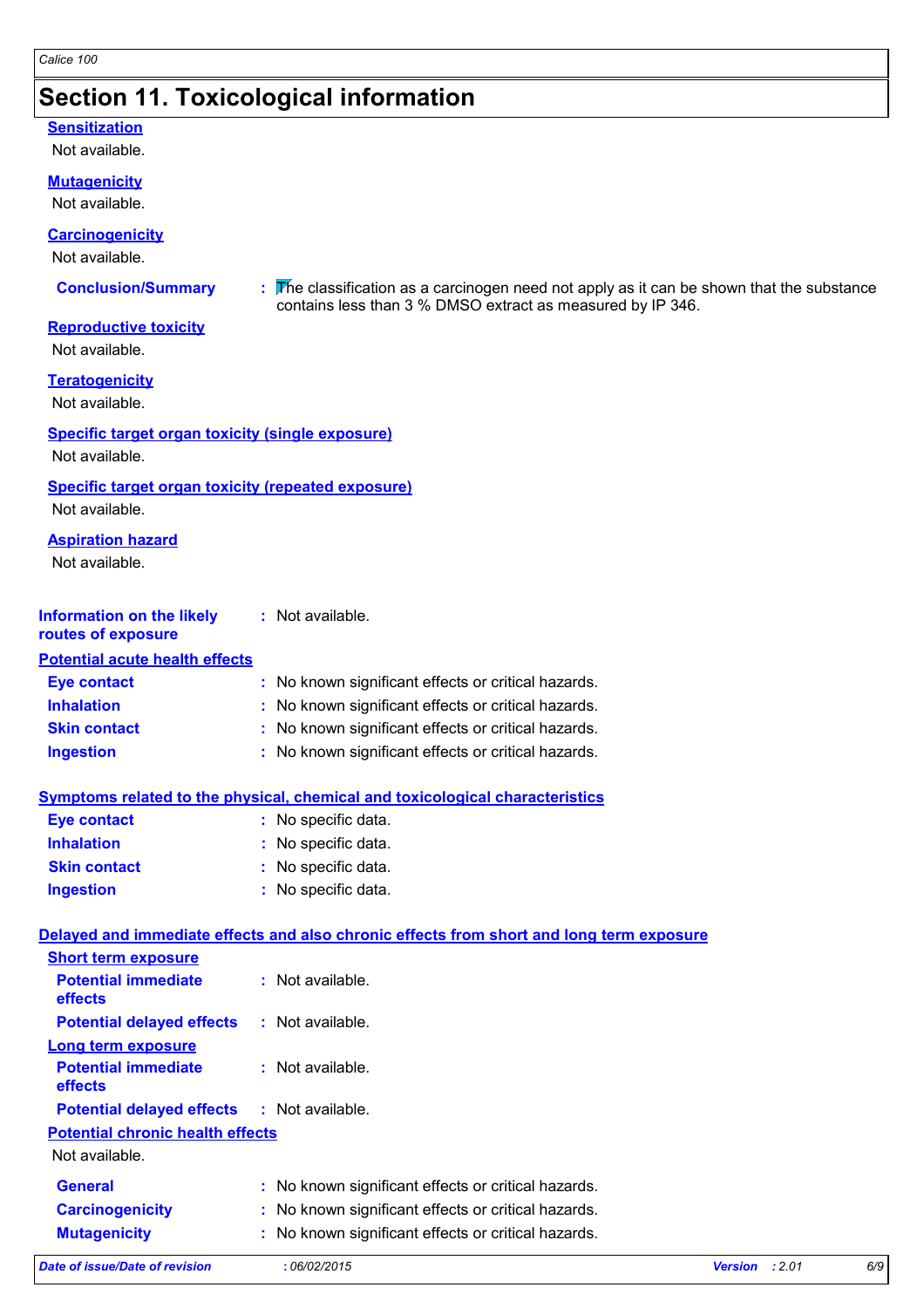### **Section 11. Toxicological information**

**Teratogenicity** : No known significant effects or critical hazards.

- **Developmental effects :** No known significant effects or critical hazards.
- **Fertility effects :** No known significant effects or critical hazards.

#### **Numerical measures of toxicity**

#### **Acute toxicity estimates**

Not available.

### **Section 12. Ecological information**

#### **Toxicity**

| <b>Product/ingredient name</b>                               | <b>Result</b>                                     | <b>Species</b>        | <b>Exposure</b>      |
|--------------------------------------------------------------|---------------------------------------------------|-----------------------|----------------------|
| Distillates (petroleum),<br>hydrotreated heavy<br>naphthenic | $ $ Acute EC50 >100 mg/l                          | Algae                 | 72 hours             |
|                                                              | Acute $EC50 > 100$ mg/l<br>Acute LC50 $>100$ mg/l | l Crustaceans<br>Fish | 48 hours<br>96 hours |

#### **Persistence and degradability**

| <b>Product/ingredient name</b>                                | <b>Aquatic half-life</b> | <b>Photolysis</b> | <b>Biodegradability</b> |
|---------------------------------------------------------------|--------------------------|-------------------|-------------------------|
| Distillates (petroleum),<br>hydrotreated heavy<br>Inaphthenic |                          |                   | <b>Ilnherent</b>        |

#### **Bioaccumulative potential**

| <b>Product/ingredient name</b>                               | $LoaPow$ | <b>BCF</b> | <b>Potential</b> |
|--------------------------------------------------------------|----------|------------|------------------|
| Distillates (petroleum),<br>hydrotreated heavy<br>naphthenic | >6       |            | high             |

#### **Mobility in soil**

**Soil/water partition coefficient (KOC) :** Not available.

#### **Other adverse effects** : No known significant effects or critical hazards.

### **Section 13. Disposal considerations**

| <b>Disposal methods</b>    | : The generation of waste should be avoided or minimized wherever possible. Disposal<br>of this product, solutions and any by-products should at all times comply with the<br>requirements of environmental protection and waste disposal legislation and any<br>regional local authority requirements. Dispose of surplus and non-recyclable products<br>via a licensed waste disposal contractor. Waste should not be disposed of untreated to<br>the sewer unless fully compliant with the requirements of all authorities with jurisdiction.<br>Waste packaging should be recycled. Incineration or landfill should only be considered<br>when recycling is not feasible. This material and its container must be disposed of in a<br>safe way. Empty containers or liners may retain some product residues. Avoid<br>dispersal of spilled material and runoff and contact with soil, waterways, drains and<br>sewers. |
|----------------------------|----------------------------------------------------------------------------------------------------------------------------------------------------------------------------------------------------------------------------------------------------------------------------------------------------------------------------------------------------------------------------------------------------------------------------------------------------------------------------------------------------------------------------------------------------------------------------------------------------------------------------------------------------------------------------------------------------------------------------------------------------------------------------------------------------------------------------------------------------------------------------------------------------------------------------|
| <b>RCRA classification</b> | Not Regulated                                                                                                                                                                                                                                                                                                                                                                                                                                                                                                                                                                                                                                                                                                                                                                                                                                                                                                              |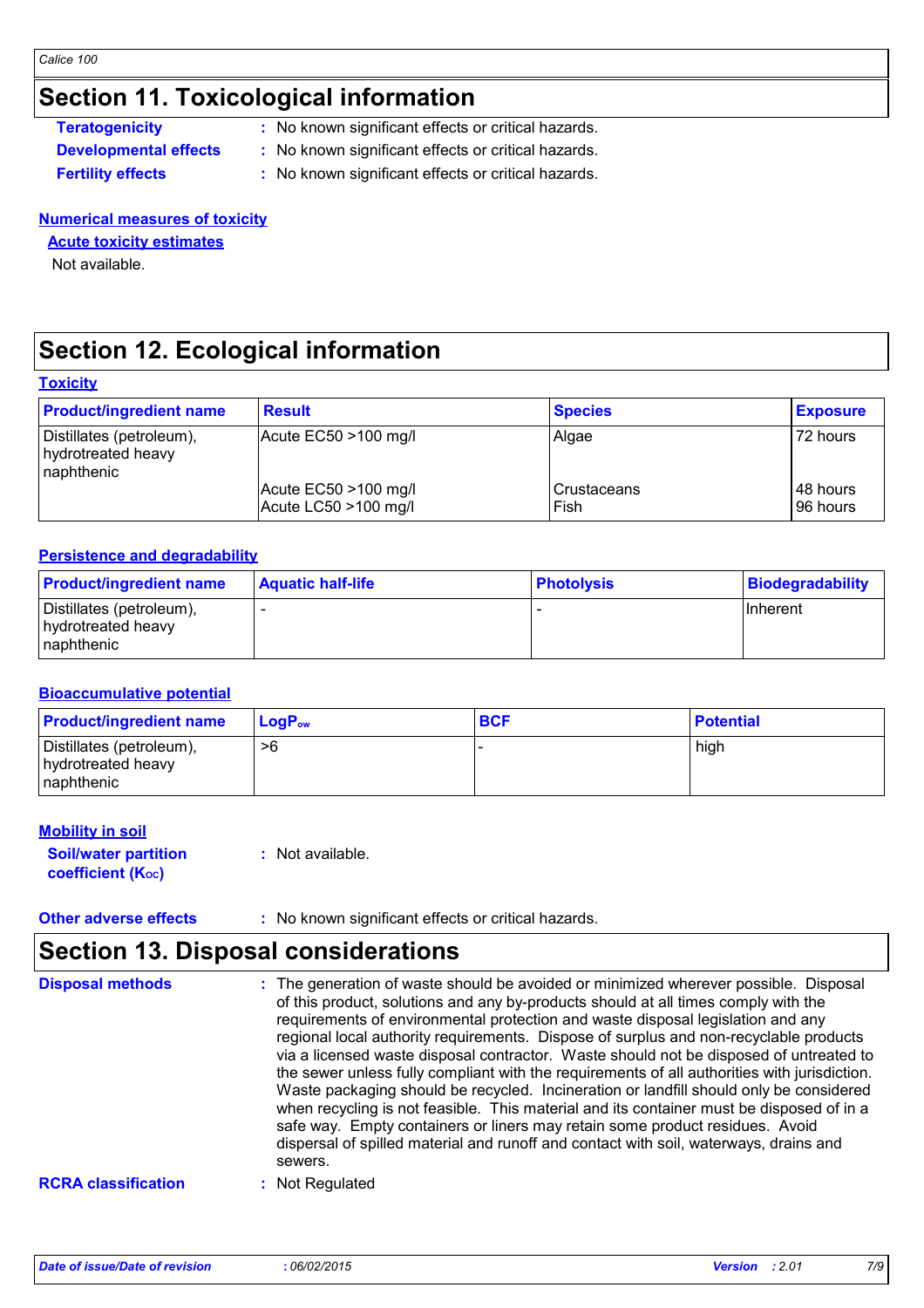### **Section 14. Transport information**

|           | <b>DOT Classification</b> | <b>TDG Classification</b> | <b>IMDG</b>    | IATA           |
|-----------|---------------------------|---------------------------|----------------|----------------|
| UN number | Not regulated.            | Not regulated.            | Not regulated. | Not regulated. |

**Special precautions for user** : Transport within user's premises: always transport in closed containers that are upright and secure. Ensure that persons transporting the product know what to do in the event of an accident or spillage.

**Transport in bulk according :** Not available. **to Annex II of MARPOL 73/78 and the IBC Code**

### **Section 15. Regulatory information**

| <b>U.S. Federal regulations</b>                                                   | : TSCA 8(a) CDR Exempt/Partial exemption: This material is listed or exempted.                             |
|-----------------------------------------------------------------------------------|------------------------------------------------------------------------------------------------------------|
|                                                                                   | This material is listed or exempted.                                                                       |
| <b>Clean Air Act Section 112</b><br>(b) Hazardous Air<br><b>Pollutants (HAPs)</b> | : Not listed                                                                                               |
| <b>Clean Air Act Section 602</b><br><b>Class I Substances</b>                     | : Not listed                                                                                               |
| <b>Clean Air Act Section 602</b><br><b>Class II Substances</b>                    | : Not listed                                                                                               |
| <b>DEA List I Chemicals</b><br>(Precursor Chemicals)                              | : Not listed                                                                                               |
| <b>DEA List II Chemicals</b><br><b>(Essential Chemicals)</b>                      | : Not listed                                                                                               |
| <b>SARA 302/304</b>                                                               |                                                                                                            |
| <b>Composition/information on ingredients</b>                                     |                                                                                                            |
| No products were found.                                                           |                                                                                                            |
| <b>SARA 304 RQ</b>                                                                | : Not applicable.                                                                                          |
| <b>SARA 311/312</b>                                                               |                                                                                                            |
| <b>Classification</b>                                                             | : Not applicable.                                                                                          |
| <b>Composition/information on ingredients</b>                                     |                                                                                                            |
| No products were found.                                                           |                                                                                                            |
| <b>State regulations</b>                                                          |                                                                                                            |
| <b>Massachusetts</b>                                                              | : This material is not listed.                                                                             |
| <b>New York</b>                                                                   | : This material is not listed.                                                                             |
| <b>New Jersey</b>                                                                 | : This material is listed.                                                                                 |
| <b>Pennsylvania</b>                                                               | : This material is not listed.                                                                             |
| <b>California Prop. 65</b>                                                        |                                                                                                            |
|                                                                                   | This product is not known to contain any chemicals currently listed as carcinogens or reproductive toxins. |
| <b>International lists</b>                                                        |                                                                                                            |
| <b>National inventory</b>                                                         |                                                                                                            |
| <b>Australia</b>                                                                  | This material is listed or exempted.                                                                       |
| <b>Canada</b>                                                                     | This material is listed or exempted.                                                                       |
| <b>China</b>                                                                      | This material is listed or exempted.                                                                       |
| <b>Europe</b>                                                                     | : This material is listed or exempted.                                                                     |

*Date of issue/Date of revision* **:** *06/02/2015 Version : 2.01 8/9*